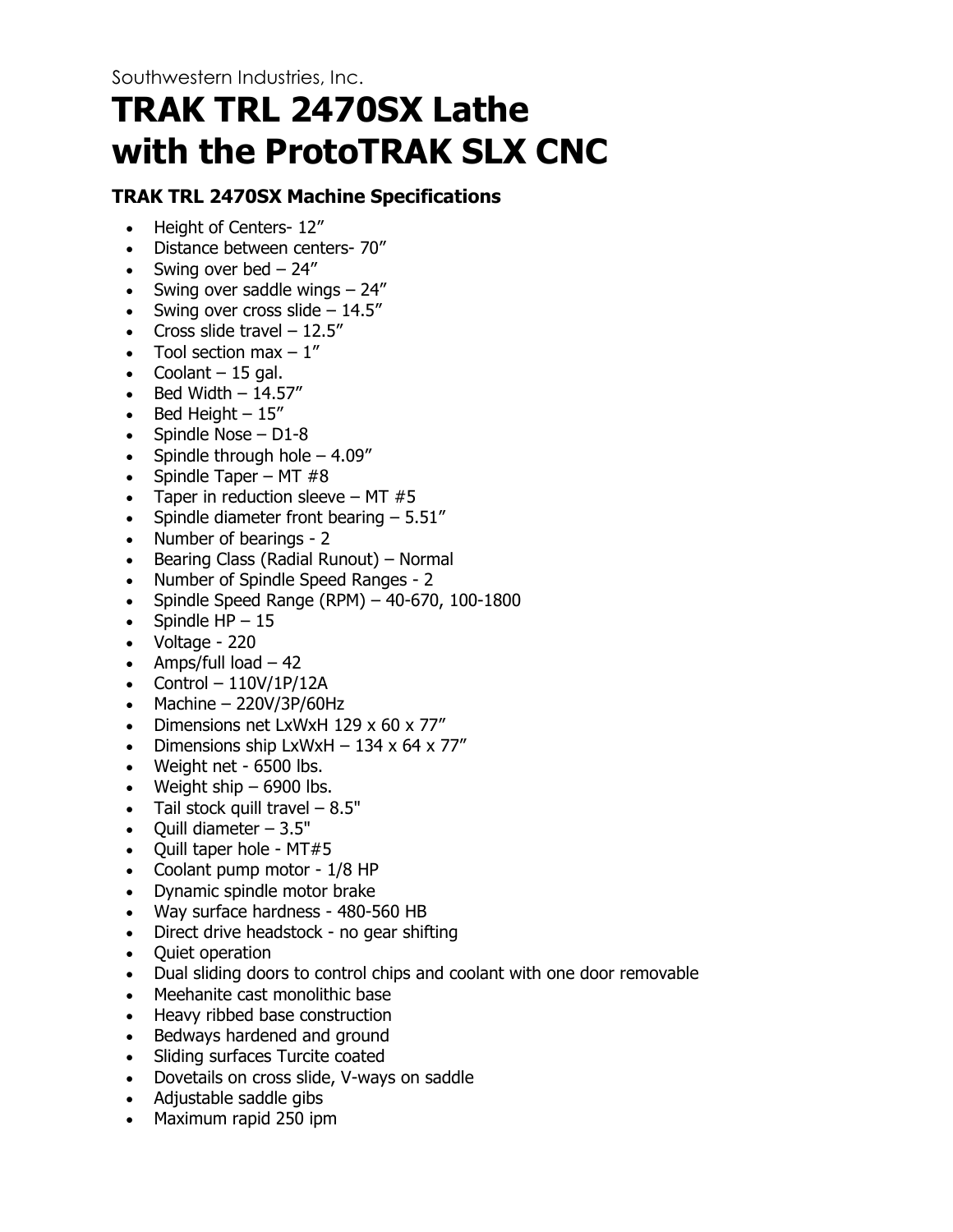#### **Machine Options**

- Chuck
- Coolant pump
- Face plate
- Follow rest
- $\bullet$  Indexer 4 or 8-station
- Work lamp
- Remote stop/go switch
- Steady rest
- Tooling kit
- TRAKing
- Gang Tooling
- Headstock oil cooler

## **ProtoTRAK SLX System Specifications**

**(O) indicates optional feature**

#### • **ProtoTRAK System Hardware**

- ProtoTRAK SLX CNC
- Two-axis CNC, two-axis DRO
- Electronic handwheels for manual operation
- 10.4" color active-matrix screen
- Industrial-grade Intel® processor
- 1 Gb RAM
- 4 USB ports
- RJ45 port/Ethernet port (O)
- Override of program feedrate
- Override of program spindle speed
- LED status lights built into display
- Gasket-sealed enclosures
- Jogstick for convenient jog
- Clean front panel with few hard keys

#### **Software Features – general operation**

- Clear, uncluttered screen display
- Prompted data inputs
- $\bullet$  English language no codes
- Soft keys change within context
- Windows® operating system
- Color graphics with adjustable views
- Inch/mm selectable
- Convenient modes of operation (see below)

#### **DRO Mode features**

- Incremental and absolute dimensions
- Powerfeed X or Z
- Tapers of any angle
- Radius
- Fillet
- Go To dimensions (O)
- Servo motor return to Home
- Spindle speed setting with override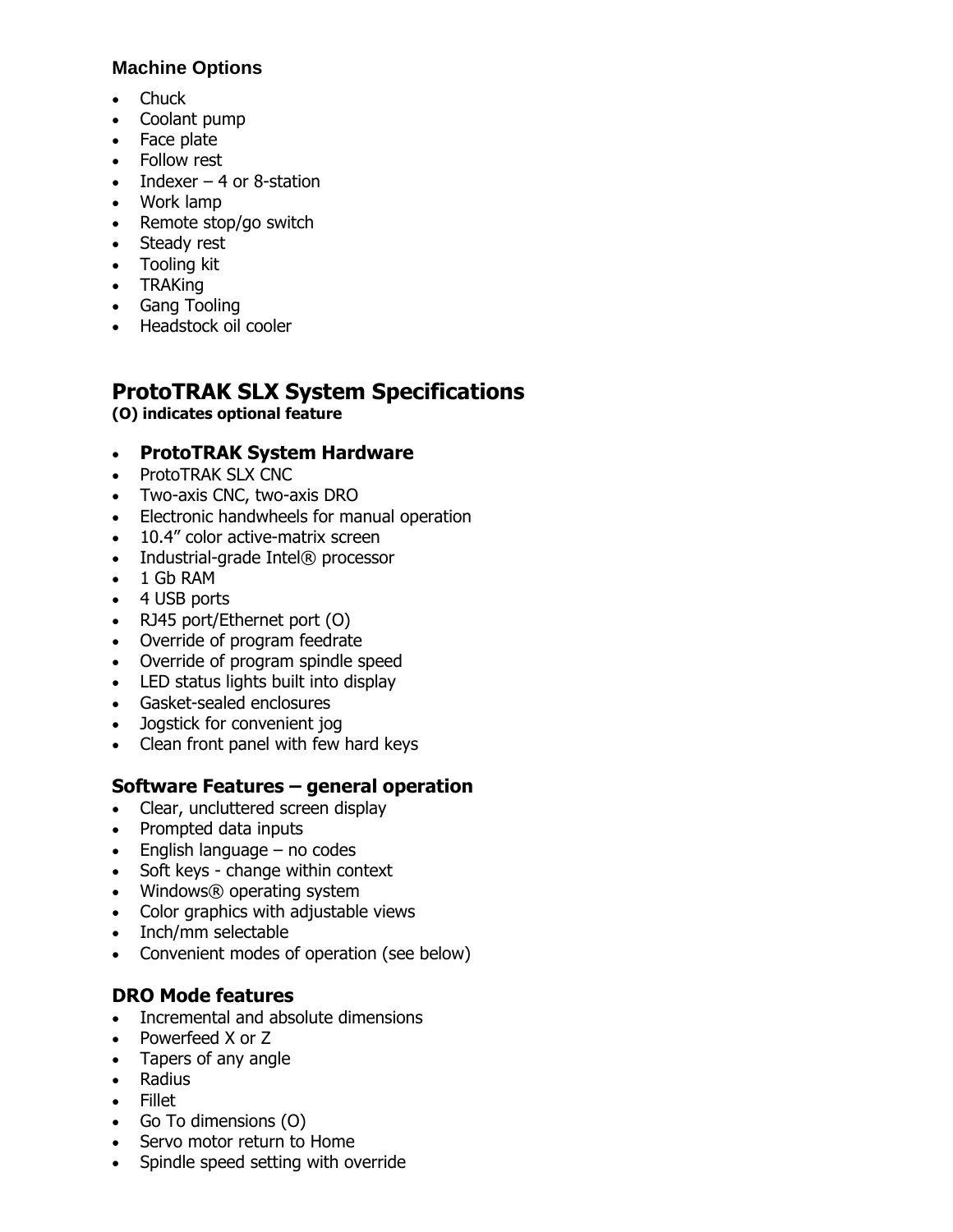- Tool offsets from library
- Fine/course handwheel resolution (O)

#### **Program Mode features**

- Geometry-based programming
- Event comments (O)
- Incremental and absolute dimensions
- Automatic tool nose radius compensation
- Circular interpolation
- Linear interpolation
- Look –graphics with a single button push
- List step graphics with programmed events displayed
- Alphanumeric program names
- Conrad one input for automatic corner radius programming
- Chamfer one input for automatic chamfer programming
- Math helps with graphical interface
- Auto load of math solutions
- Subroutine repeat of programmed events
- Nesting
- Programmable spindle speeds
- CSS (Constant Surface Speed) programming (O)
- IPR (Inch per Revolution) programming (O)
- Gang tooling (O)

#### **Canned cycles**

- Position
- Drill
- Bore
- Turn
- Arc
- Cycle
- Thread
- Groove
- Custom thread (O)
- Tap  $(O)$

#### **Edit mode Features**

- Delete events
- Erase program
- Spreadsheet editing (O)
- Global data change (O)
- Clipboard to copy events between programs (O)

#### **Set Up Mode Features**

- Program diagnostics
- Advanced tool library
- Tool library file save
- Icon-prompted tool setting
- Tool offsets with modifiers
- Single tool set-up
- Gang tool set-up (O)
- Indexer tool set-up (O)
- Advanced diagnostic routines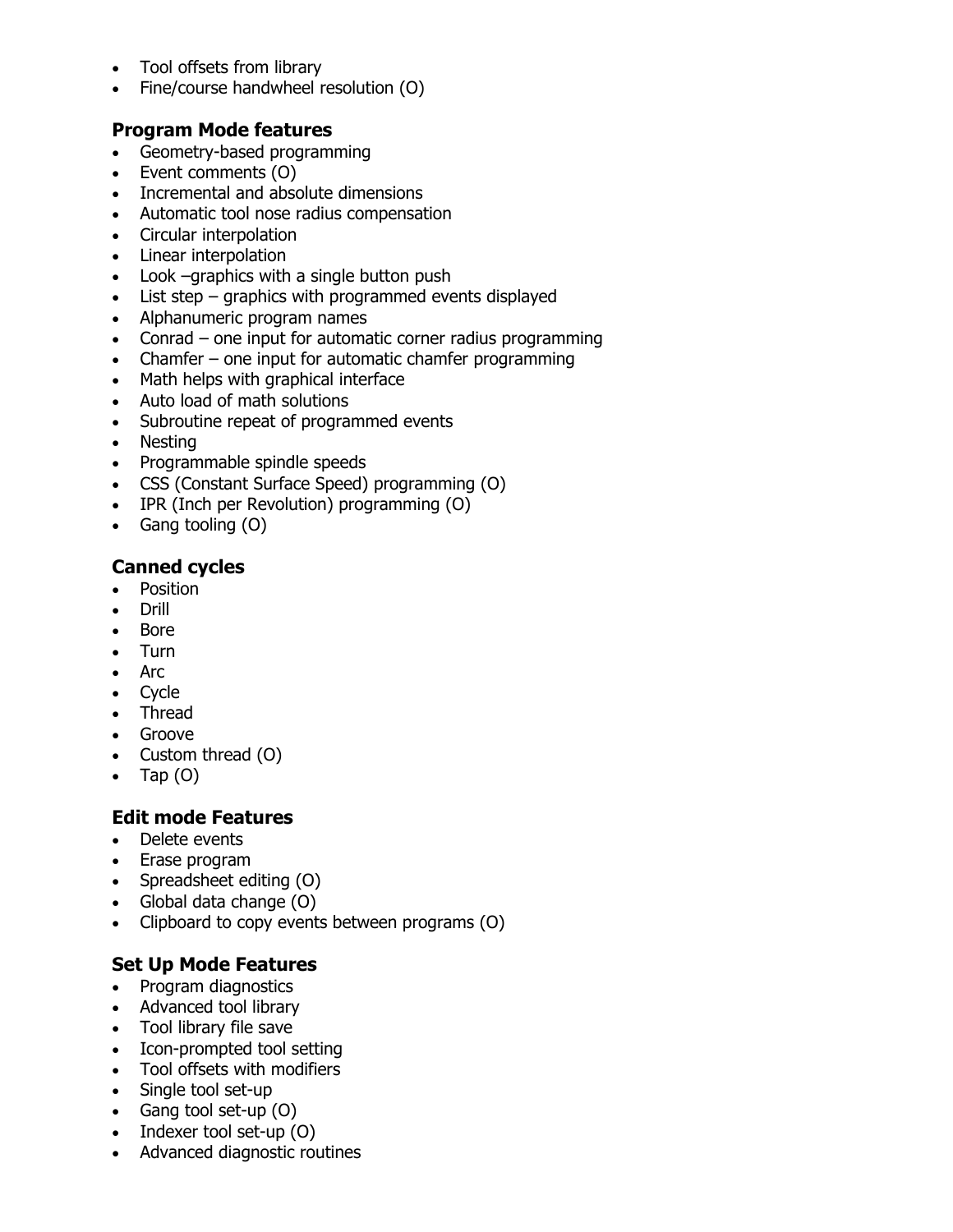- Software travel limits
- Tool path graphics with adjustable views
- Program run time estimation clock
- Verify software (O)

#### **Run Mode Features**

- CAM file program run
- Real time run graphics with tool icon
- Countdown clock to next pause or tool change (O)
- TRAKing of programs during program run (O)
- Automatic indexing for tool change (O)
- Gang tool operation (O)

#### **Program In/Out Mode Features**

- Simple program storage to USB memory device
- CAM program converter
- Converter for prior-generation ProtoTRAK programs
- DXF/DWG file converter (O)
- Selection of file storage locations (O)
- Automatic file back-up routine (O)
- Preview graphics for unopened files (O)
- Networking (O)

### **Control Options**

#### **Advanced Features with Verify Option**

- Verify see a 3-D model machined before cutting chips
- Spreadsheet editing
- Global data change
- Clipboard to copy events to another program
- Event comments
- Program run time estimator
- CSS (Constant Surface Speed) programming
- IPR (Inch per Revolution) programming
- Gang tooling
- Additional Canned Cycles:
	- o Custom thread
	- o Tap

#### **Networking Option**

• Networking via RJ 45 port

#### **The DXF File Converter Option**

Import and convert CAD data into ProtoTRAK programs DXF or DWG files Chaining Automatic Gap Closing Layer control Drawing Line Edit Easy, prompted process you can do right at the machine

#### **CAM Out Converter Option**

Save ProtoTRAK files as CAM files for running on different controls